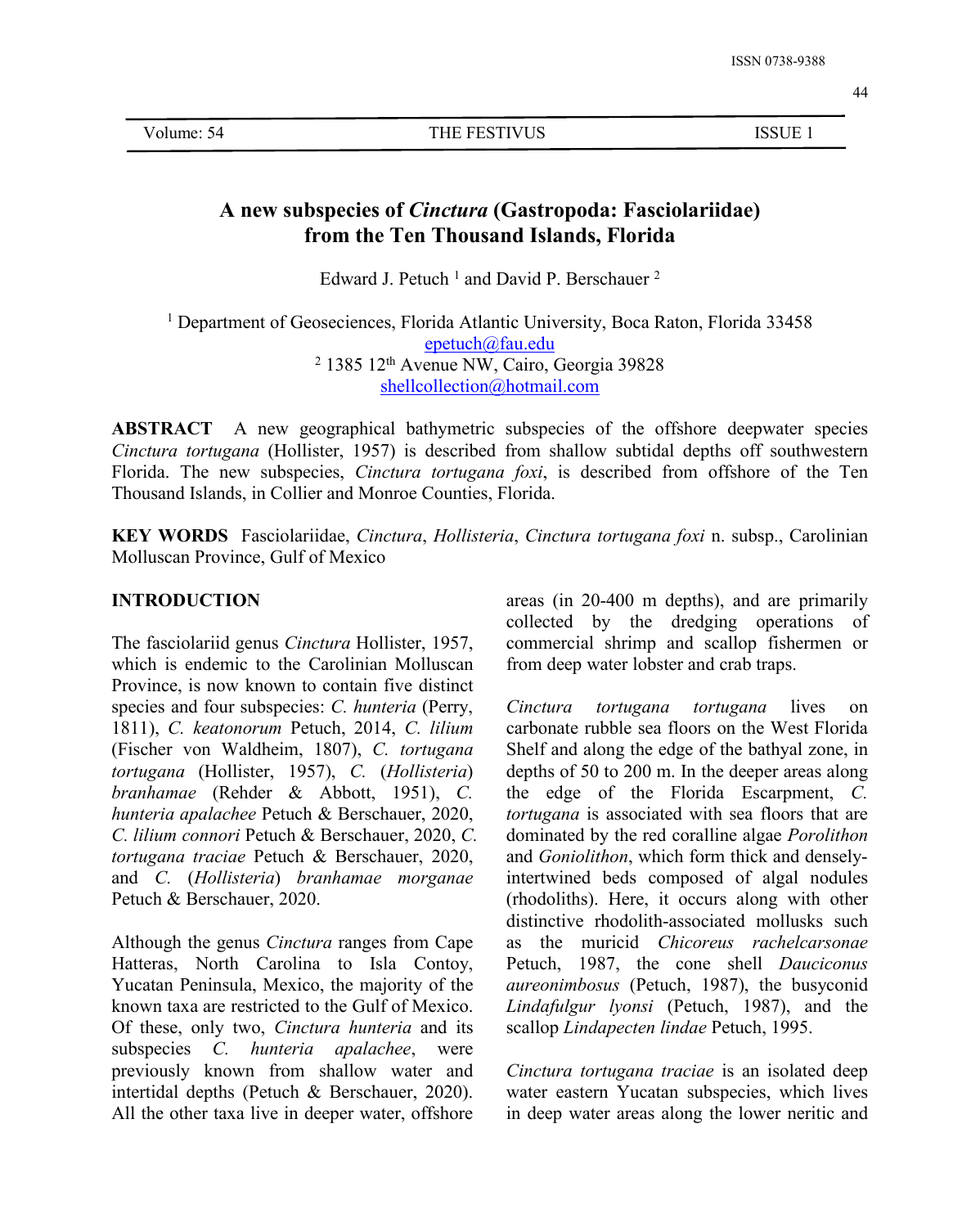45

upper bathyal zones, ranging from 200 to 300 m depths. This deep neritic-upper bathyal bathymetric preference differs dramatically from that of the nominate subspecies, *C. tortugana tortugana*, which prefers shallower depths of 50 to 200 m in the lower neritic zone.

A new geographical subspecies *Cinctura tortugana foxi* n. subsp. is described from shallow water off the Ten Thousand Islands, Collier County, Florida. The holotype of this new subspecies is deposited in the type 9 collection of the Department of Malacology, Los Angeles County Museum of Natural History ("LACM"), Los Angeles, California.

## **SYSTEMATICS**

Class Gastropoda Subclass Sorbeoconcha Order Prosobranchia Infraorder Neogastropoda Superfamily Buccinoidea Family Fasciolariidae Subfamily Fasciolariinae Genus *Cinctura* Hollister, 1957

*Cinctura tortugana foxi* Petuch and Berschauer, new subspecies (Plate 1 Figures A-E)

**Description.** Shell of average size for genus, 70-87 mm, same as nominate subspecies, thickened and heavy, elongated and fusiform, with rounded whorls and distinctly sloping subsutural area; body whorl moderately inflated, with rounded sides; spire elevated and protracted, almost same length as body whorl; anterior end of columellar area ornamented with two large, prominent rib-like folds, with posteriormost fold being largest and best developed; posterior end of columellar area with single large cord that extends beyond edge of lip; dark orange on the parietal callus; shell base color dark cream-white overlaid with very

numerous, densely-packed dark reddish-brown longitudinal flammules, which are best developed along subsutural area, around shell mid-body, and on siphonal canal; red-brown and cream base color overlaid with 5-6 thin, evenly-spaced thin dark blackish brown bands, with many specimens having thinner secondary bands between the prominent main bands; some specimens have as many as 12 distinct bands; siphonal canal proportionally short, dark brown or blackish-brown in color, ornamented with 8 very strong, prominent spiral cords; anteriormost tip of dark brown siphonal canal colored deep orange-tan; protoconch and early whorls pale orange in color; early whorls proportionally narrow, ornamented with 4-5 very shallow spiral grooves and poorly developed undulating ribs; aperture oval in shape with white interior; columellar area with large orange patches.

**Type Material.** HOLOTYPE - Length 79 mm, width 47 mm, Kice Island, Ten Thousand Islands, Florida, LACM 3782; OTHER MATERIAL EXAMINED - length 87 mm, same locality as the holotype, in the research collection of the senior author; length 81 mm, from Camp Lulu Key, Ten Thousand Islands, in the research collection of the junior author; length 71 mm, from the same locality as the holotype, in the collection of the junior author; specimen; length 77 mm, from the same locality as the holotype, in the Dave W. Fox collection.

**Type Locality.** Collected on the beach after a storm, Kice Island, Ten Thousand Islands, Collier County, Florida.

**Etymology.** Named for Dave W. Fox, of Fort Myers, Florida, who collected the type lot of the new subspecies on Kice Island.

**Discussion.** This new subspecies of the Tortugas Tulip Shell has only been collected on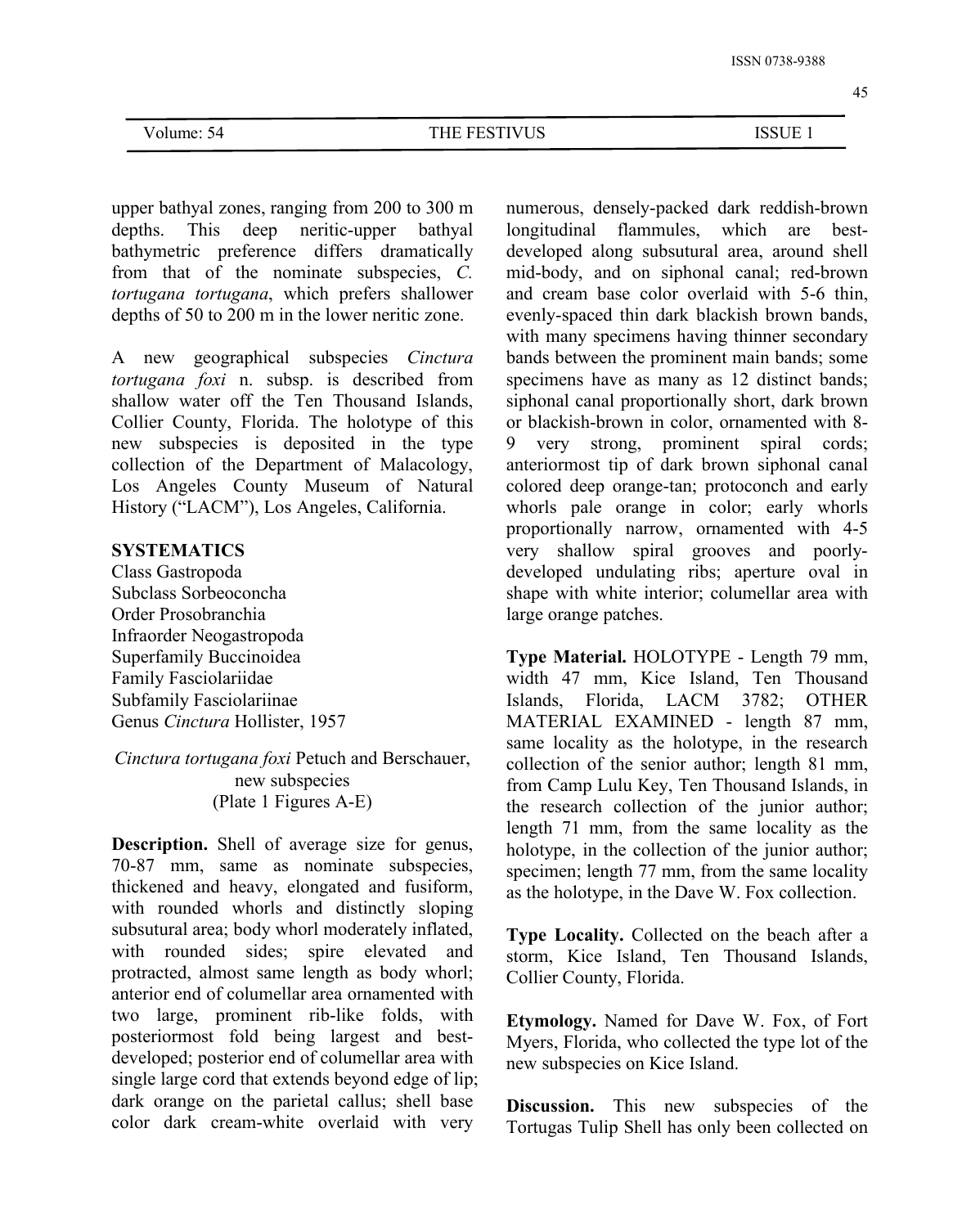beaches along the Ten Thousand Islands and constitutes a distinct shallow water subspecies endemic to the Chokoloskean Infraprovince of the Suwannean Subprovince of the Carolinian Molluscan Province. The other two taxa in the *Cinctura tortugana* complex, including the nominate Florida subspecies *C. tortugana tortugana* (Hollister, 1957) (Figures E, F) and the eastern Yucatan subspecies *C. tortugana traciae* Petuch & Berschauer, 2020) (Figures G, H), are both deep water shells, occurring along the edge of the continental shelf (Outer Neritic Zone) and upper continental slope (Bathyal Zone). (See map at Figure 1) The nominate subspecies was described from the Tortugas Shrimping Ground northwest of the Dry Tortugas Islands, where it is found in depths of 60-150 m depths. There, it lives on red coralline algal sea floors (*Porolithon* and *Goniolithon*). The Yucatan subspecies, *traciae*, occurs in much deeper water, ranging between 200-300 m depths and has only been collected by deep water shrimp (*Glyphocrangon*) boats working along the western side of the Yucatan Channel. The new subspecies, *foxi*, can now be seen to be the only shallow water member of this normally-offshore group. Based on the assemblage of mollusks that is usually associated with *foxi* in beach drift, including the volute, *Scaphella junonia*, the murex, *Vokesimurex cabritii*,and the scallop, *Euvola raveneli*, the new Ten Thousand Islands subspecies is presumed to live in shallow subtidal depths, averaging 10-25 m, and based on the offshore habitat it is presumed to prefer muddy-sand sea floors.

*Cinctura tortugana foxi* differs from the nominate subspecies in having a more slender shell with less-inflated whorls and straighter sides. The colors of the two subspecies differ greatly, with the nominate subspecies being marked with color patches of bright orange, yellow-orange, or vivid orange-red and a white parietal callus, while *foxi* typically exhibits only amorphous patches of deep reddish-brown, a dark orange parietal callus, and with little variability in color. The early whorls of the new subspecies are also proportionally narrower than those of the nominate subspecies, being more slender and in having less-inflated whorls. The postnuclear whorls of the nominate subspecies are sculptured with 5-6 deeply incised spiral sulci and 8-10 low, rounded knobs while those of the subspecies *foxi* are much smoother, being only slightly ornamented with faint spiral grooves and a few nearly-obsolete, low knobs. See Petuch & Berschauer, 2020 for a detailed overview of the *Cinctura tortugana* - *Cinctura lilum* species complexes.



**Figure 1. Map Yucatan Peninsula, Mexico and southeastern Florida, United States, showing the presumed ranges of** *Cinctura tortugana* **species and subspecies based upon benthometric data.** Burgundy= *Cinctura tortugana*; Red= *Cinctura tortugana tracieae;* and Pink= *Cinctura tortugana foxi* n. subsp.

## **ACKNOWLEDGMENTS**

We thank the following for their help in acquiring specimens of the Banded Tulips used in this paper, for their generous donation of study specimens, and for their help in field collecting. A. Kenneth ("Kenny") Brown, Jr., Chokoloskee, Florida; Capt. Craig Daniels,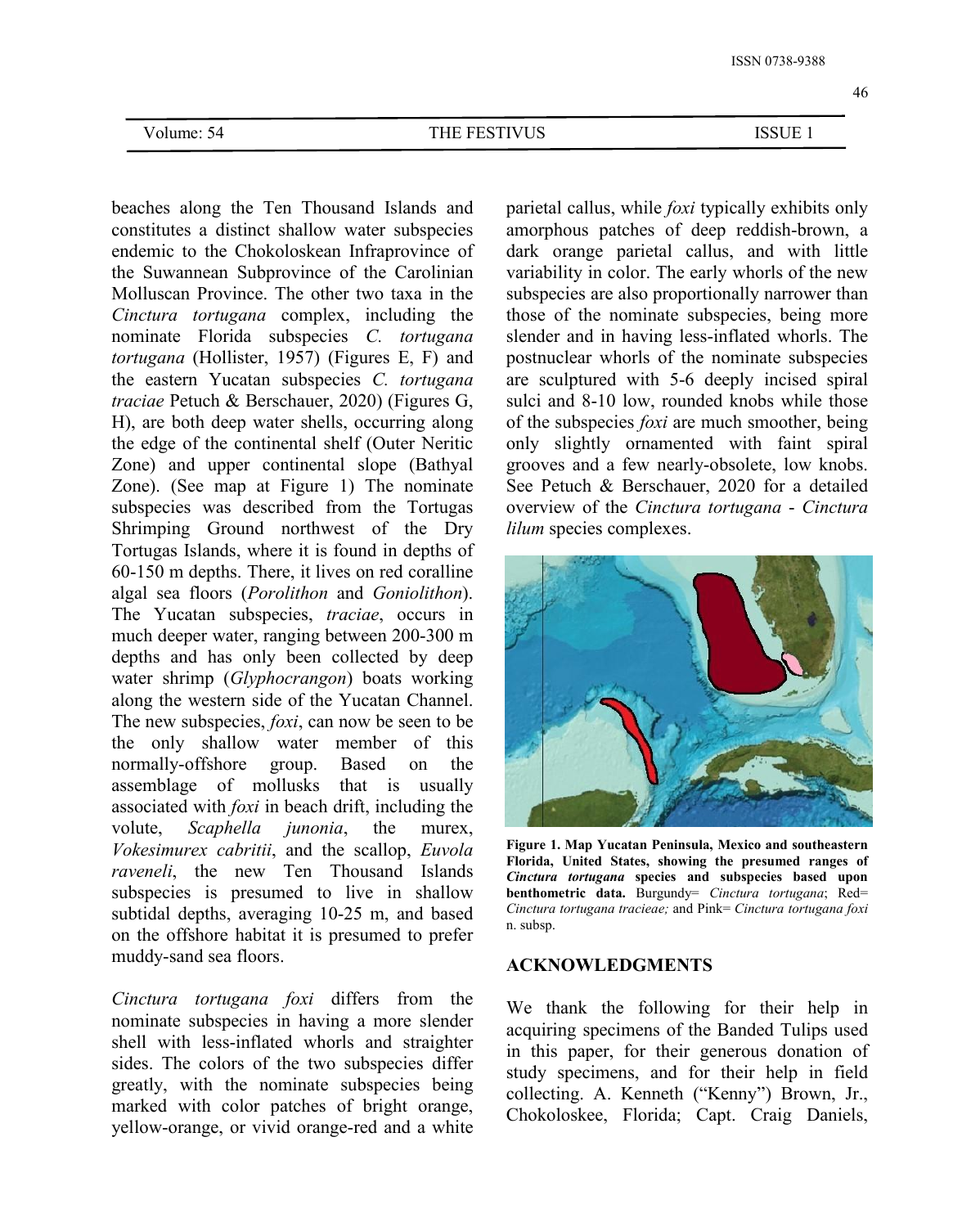47

| - -<br>ouume. | --- | ິຕ ເ<br>$\mathbf{v}$<br>، ۶۰ |  |
|---------------|-----|------------------------------|--|
|               | ັບ  |                              |  |

Chokoloskee, Florida; and, Dave W. Fox, of Fort Myers, Florida, who collected the type lot of the new subspecies on Kice Island. We also thank the anonymous reviewers for their diligence and efforts in reviewing this paper.

## **LITERATURE CITED**

**Hollister, S.C. 1957.** On the status of *Fasciolaria distans* Lamarck. The Nautilus 70(3):73-84.

**Petuch, E.J. & D.P. Berschauer. 2020.** A Review of the *Cinctura* Banded Tulips (Gastropoda: Fasciolariidae), with the Descriptions of Four New Subspecies and a New Subgenus. The Festivus 52(4):316- 334.

<https://doi.org/10.54173/F524316>

**Rehder, H.A. & R.T. Abbott. 1951.** Some new and interesting mollusks from the deeper waters of the Gulf of Mexico. Revista de la Sociedad Malacologica "Carlos de la Torre" 8:53-66, plates  $8 \& 9$ .

Cite as: Petuch, E.J. and D.P. Berschauer. 2022. A new subspecies of*Cinctura* (Gastropoda: Fasciolariidae) from the Ten Thousand Islands, Florida. The Festivus 54(1):44-48. <http://doi.org/10.54173/F54144>